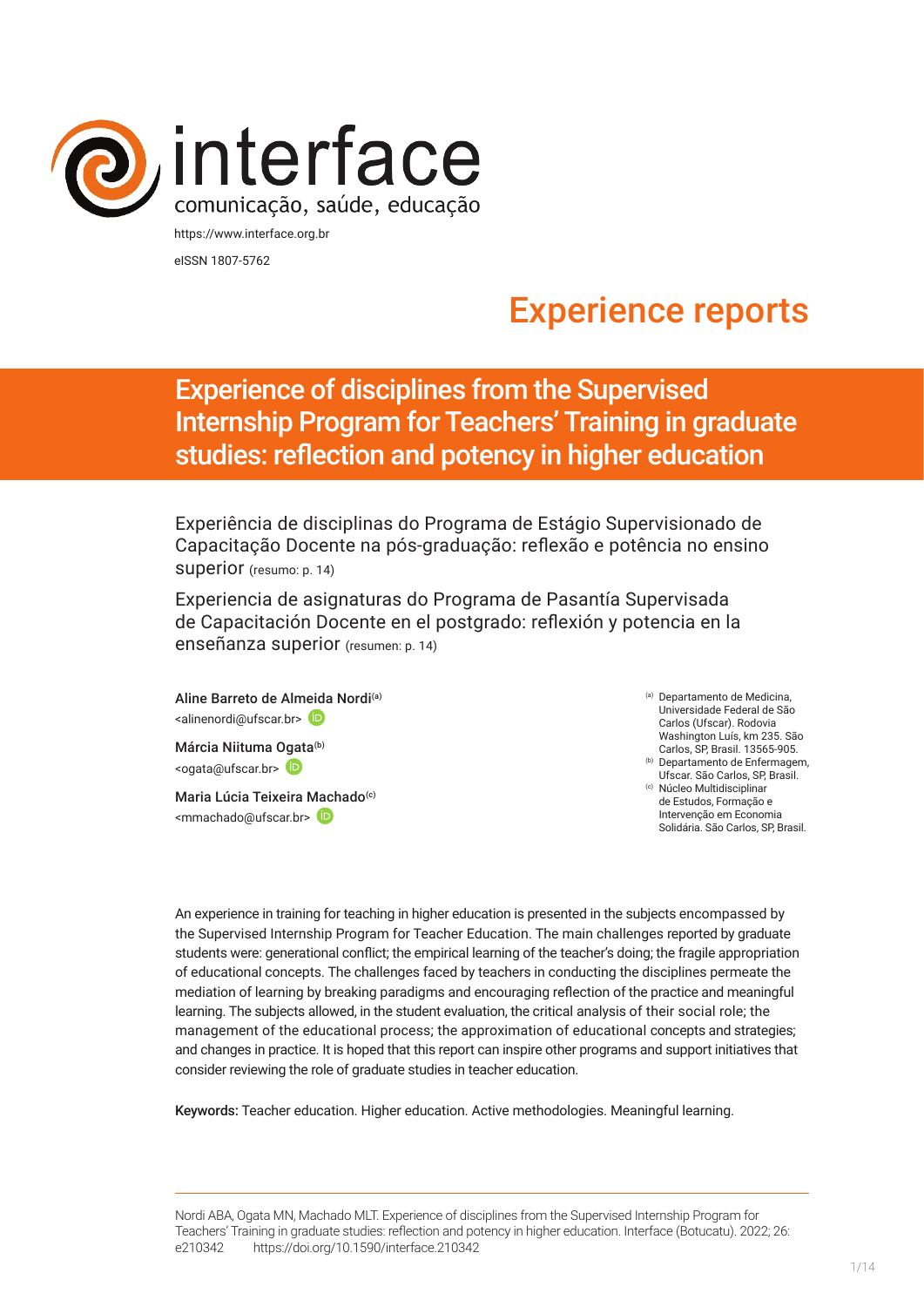## **Introduction**

<u>ල</u>

Contemporary education and the training of future teachers for higher education is a relevant topic as well as an open debate. Challenges are identified on two fronts: in the teaching performance due to the reproduction of the vertical transmission of knowledge to students; and in graduate courses, most of which prioritize researchers' training to the detriment of pedagogical training<sup>1.8</sup>.

The scientific community's concern with teacher training has been growing given the complexity and social challenges of the 21st century that demand professionals with more tools to solve problems and face the unpredictability of situations, allowing them to integrate theory and practice and favor the transformation of reality<sup>9-12</sup>.

The literature shows that teaching, research, extension and management are roles to be played by the teacher, which requires skills to be accomplished and translates the complexity of the formation in graduate programs<sup>13-20</sup>. It is also possible to see successful initiatives that seek to overcome the weaknesses of teacher training<sup>21-23</sup> in articulation with moments of practical teaching practice<sup>24</sup>, interprofessionalism and collaborative practice<sup>20</sup>.

We seek to present the experience in teachers' training in higher education with the disciplines encompassed by the Graduate Program in Science, Technology and Society (PPGCTS in the Portuguese acronym) that meet the Program for Supervised Internship in Teachers' Training (PESCD in the Portuguese acronym). Moreover, we intend to contribute to the discussion of innovative educational initiatives for teaching in the post-graduation *stricto sensu* by pointing out feasible possibilities for its realization.

## **The PESCD at PPGCTS: presenting the context**

The PPGCTS is a Postgraduate Program focused on the field of Science, Technology and Society (CTS in the Portuguese acronym) and is constituted as an academic field of research and interventions. It studies the interactions and social determinations of science and technology, in their socio-historical and cultural factors that influence scientifictechnological changes, forming an interdisciplinary field<sup>25</sup>.

The PESCD is aimed at improving the training of graduate students at the master's and doctoral levels, offering them pedagogical preparation through supervised internships in undergraduate teaching activities<sup>26</sup>. The two PESCD disciplines in the Program are: a) Supervised Internship in Teacher Training in Science, Technology and Society (PESCD 1); b) Teaching Practice in Science, Technology and Society (PESCD 2). From 2007 to 2014, the postgraduates' activity consisted of teaching internship through the monitoring of undergraduate classes with the supervising teacher, as required by the Coordination for the Improvement of Higher Education Personnel (CAPES in the Portuguese acronym) $^{27}$ . The responsibility for the PESCD was with the program coordination, which received the scholar's plans and reports for internal filing.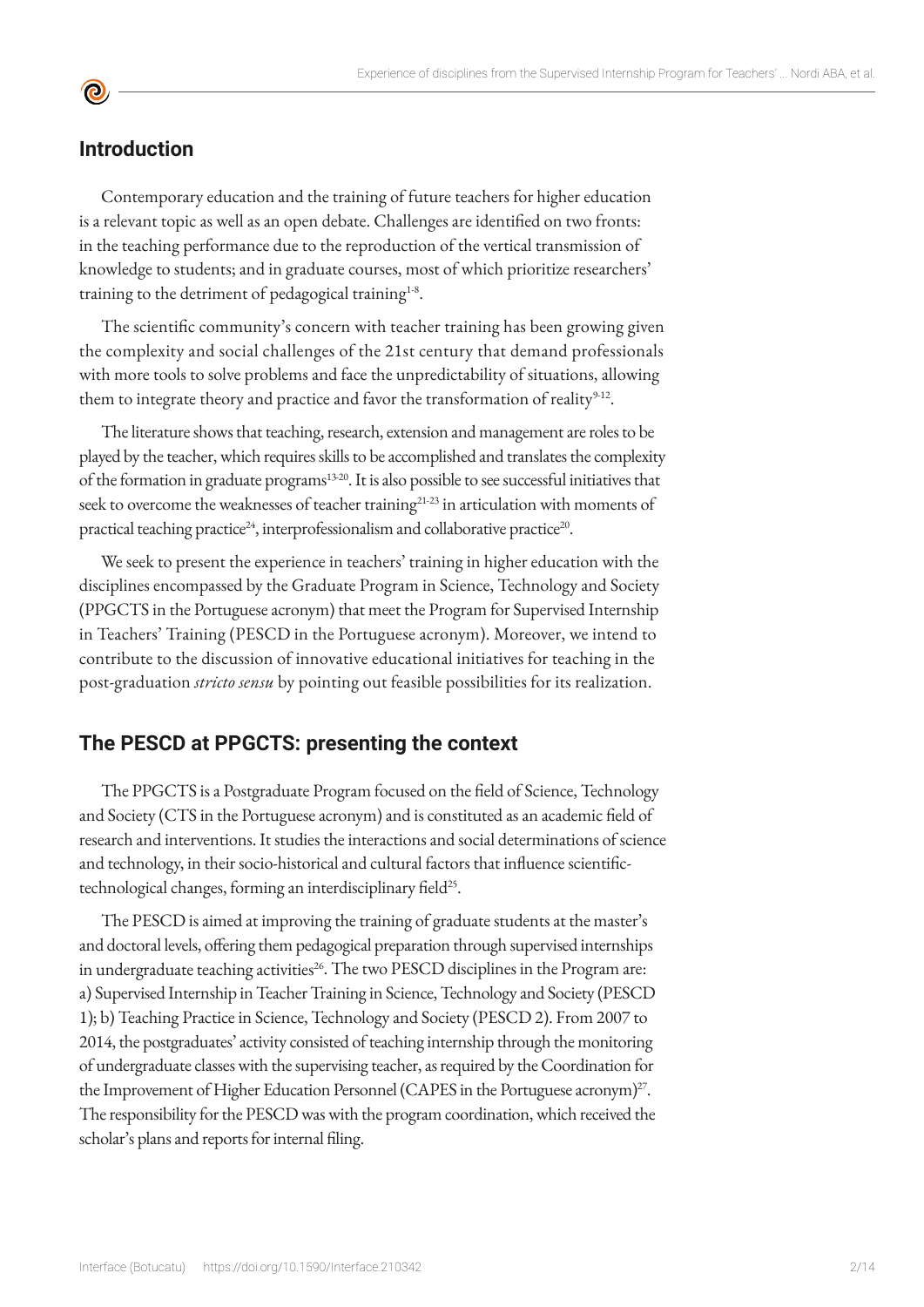Since 2015, we took on the PESCD as professors of the Program after understanding that the design of the discipline previously offered did not reach the perspective of critical reflection regarding educational practice. In general, the postgraduates reproduced forms of teaching based on the traditional model of education, showing a mechanistic, individualistic, uncritical and reproductive professionalization of work.

From this context, we suggested the Program take over the two disciplines and proposed the following changes: 1) In terms of the composition of the group: opening up enrollment to non-granting post-graduate students, real integration between master's and doctoral students in the same academic semester and a limit on the number of participants for small-group work. 2) In terms of concepts: introduction of collective reflection meetings on teaching practice with the facilitators between undergraduate practical training periods, valorization of interdisciplinarity<sup>28</sup>, the ethical-dialogical approach to competence<sup>29</sup> and the horizon founded on social transformation<sup>30</sup>.

In 2017, a post-doctoral student of the Program was invited to join the group of teachers for having previous experience with active methodologies. Such participation was incorporated as an activity to her postdoctoral work plan developed in the Program, resulting in the writing of this manuscript.

## **The methodological path**

 $\bullet$ 

This is an experience report of the PESCD 1 and 2 courses of the PPGCTS. The construction of the article was developed by two professors and a post-doctoral student of the Program, in a reflective and analytical effort of this experience. We used as material for analysis our field diaries composed by the written records from the observations during the courses; and by the personal impressions (meanings, emotions, visions and perceptions) after the end of the activity $3^1$ .

We also organized 'trigger questions' as analytical routes of the experience: What is the approach of postgraduates in the integration of educational theories with practice focused on student learning? What changes do we see in the graduate students as transmitters of content to facilitators of the teaching-learning process? What clues do we find in the perspective of critical and reflective teachers? How was the educational initiative a driver for changes in practice?

We seek to bring elements of the process for constructing the knowledge woven with the postgraduates in this educational initiative. We used the concept of experience which states that "experience is not the path to an expected goal that is known in advance, but an opening to the unknown"31 (p. 28).

In each group we experienced a new path towards the unknown, and the singularity of each one of them is not the focus of this text. We intend to bring in this text a synthesis, pointing out aspects that were common to all the groups and that, in our opinion, show a panorama of the experience.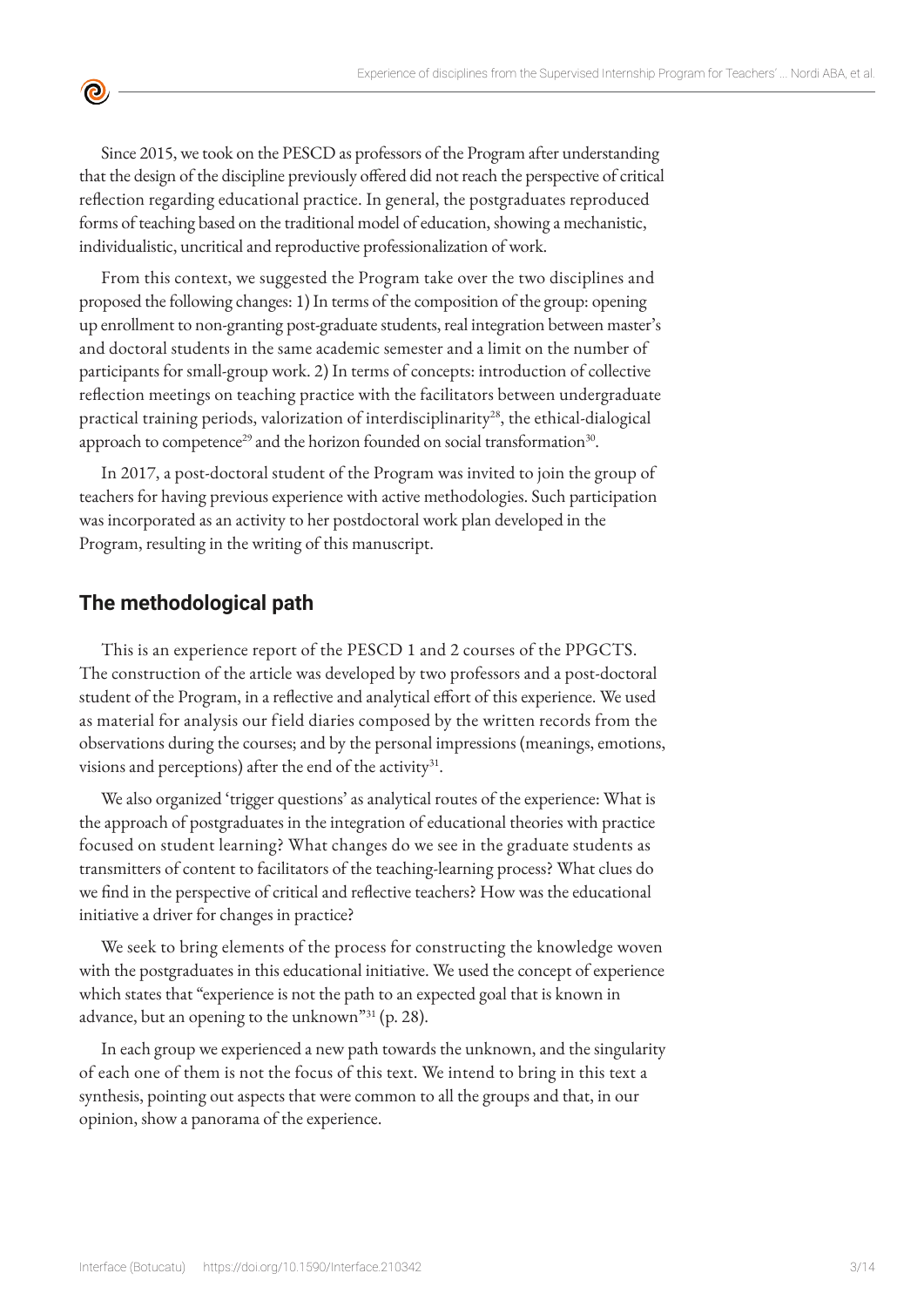The proposition presented is the result of a construction of a repertoire unifying experiences, knowledge, theories, and techniques. At some point they may seem contradictory, but it is in the dialectics that we understand that there is potency for construction, and not in the proposition of a single perspective. We seek to expand tools and strategies to deal with the unexpected, and in the integration, we seek coherence, reinvention, and flexibility to plan throughout the process - calling it an educational process - based on the essence of each group and the context experienced by all.

## **The educational experience with active teaching-learning methodologies**

 $\bullet$ 

We intentionally structured the courses by using active teaching-learning methodologies so that the postgraduates could experience the experience while reflecting of it and their practice in the field, as well as regarding: the role of teachers and the construction of his/her identity in the 21st century; constructivist learning in small groups; the focus on student learning; and educational strategies for their future work as teachers.

Active methodologies provide engagement of students in the educational process, from the development of critical and reflective capacity, proactivity and team collaboration, contextualized learning and intervention in reality<sup>32.34</sup>. In the interactionist theory, the focus is between the subject that learns and the knowledge, so that the learning process is influenced in multifactorial ways and the gain is mediated by prior knowledge and new knowledge linked to meaningful experiences<sup>32-35</sup>.

The educational strategies we have proposed (Chart 1) are grounded in the theoretical approaches to learning<sup>35</sup> Lev Vygotsky's social interaction; David Ausubel's meaningful learning; John Dewey's learning by experience; and Paulo Freire's pedagogy. Other authors<sup>32,3642</sup> helped in the operationalization of the proposed strategies, with many of the sources being from the health area, as a result of our activity area.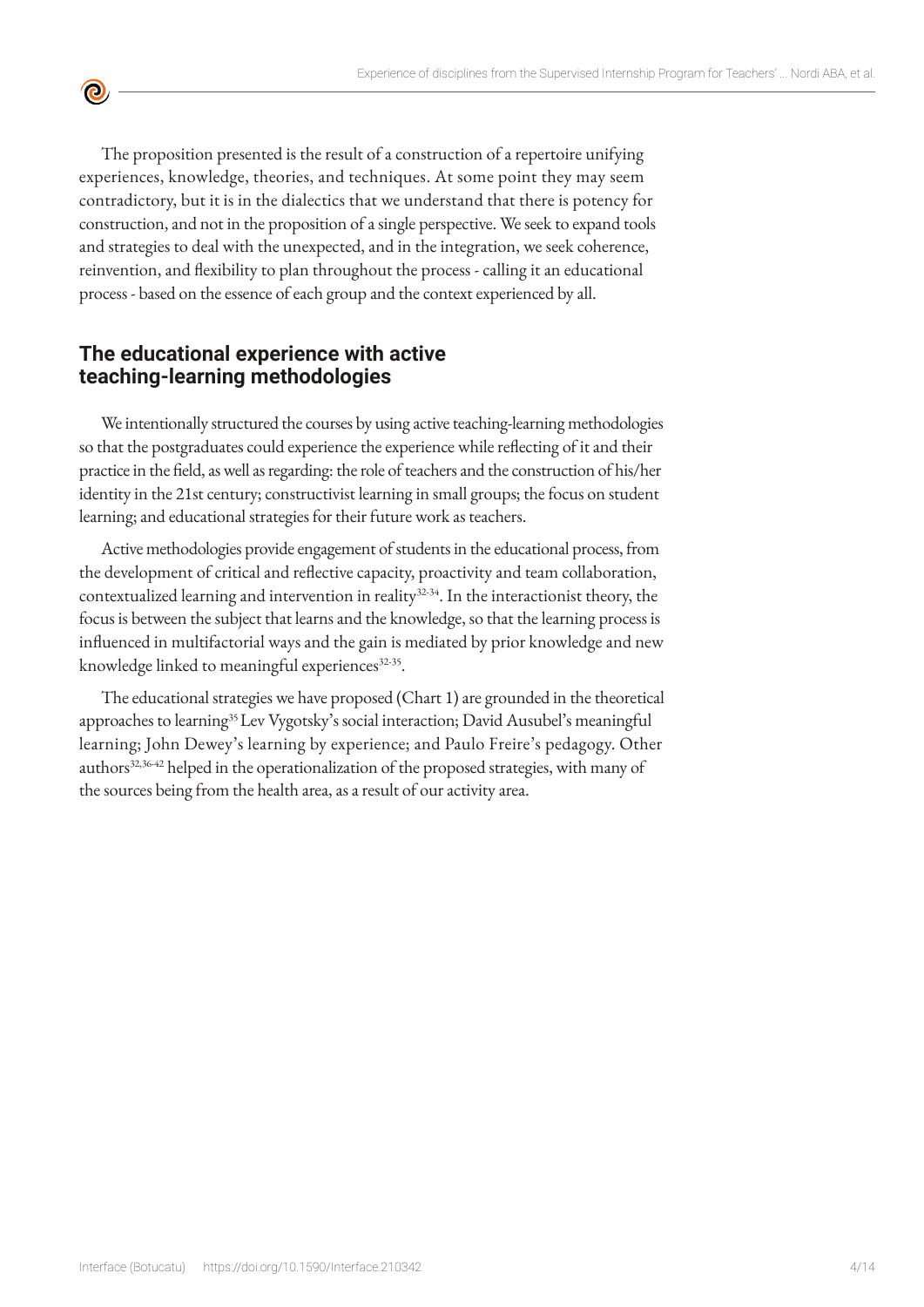

|  | Frame 1. Educational strategies developed in the disciplines |  |  |  |  |  |
|--|--------------------------------------------------------------|--|--|--|--|--|
|--|--------------------------------------------------------------|--|--|--|--|--|

| <b>STRATEGIES</b>                                                             | <b>TRIGGERS</b>                                                        | <b>INTENTIONALITIES</b>                                                                                                                                                                                                                                                                                   | <b>METHODOLOGY</b>                                                                                                                                                                                                                                                                                                                                                                                                                                                                                                                                     | THE ROLE OF<br><b>TEACHERS</b>                                                                                                                                                                          |  |
|-------------------------------------------------------------------------------|------------------------------------------------------------------------|-----------------------------------------------------------------------------------------------------------------------------------------------------------------------------------------------------------------------------------------------------------------------------------------------------------|--------------------------------------------------------------------------------------------------------------------------------------------------------------------------------------------------------------------------------------------------------------------------------------------------------------------------------------------------------------------------------------------------------------------------------------------------------------------------------------------------------------------------------------------------------|---------------------------------------------------------------------------------------------------------------------------------------------------------------------------------------------------------|--|
| Fixed Strategy:<br>Round of Talk                                              | Eye-to-eye conversation.                                               | - Horizontality and dialogue in the<br>teaching-learning process.                                                                                                                                                                                                                                         | - Seating in a circle.<br>- Limited number of participants (small<br>group).                                                                                                                                                                                                                                                                                                                                                                                                                                                                           | - Participants from<br>the collective, but with<br>the responsibility of<br>facilitating the activity.<br>- Mediation to ensure<br>space for everyone<br>to speak, respect and<br>freedom of expression |  |
| Day 1: Introduction<br>of the participants;<br>Working pact;<br>Expectations. | History of the name.                                                   | - Approach and bond<br>building between faculty and<br>postgraduates from their life<br>stories.                                                                                                                                                                                                          | - Personal presentation with oral history of the<br>participants' names.                                                                                                                                                                                                                                                                                                                                                                                                                                                                               | - Explanation of the<br>proposal.<br>- Participants.                                                                                                                                                    |  |
|                                                                               | Didactic Contract <sup>36</sup> .                                      | - Construction of a dialogical<br>relationship between professors<br>and postgraduates.<br>- Collaborative planning and<br>management of the discipline.<br>- Encouraging commitment,<br>participation, compliance with<br>pacts and negotiations, flexibility<br>and decision-making by all<br>involved. | - Triggering question: What elements do<br>we consider important for the work to be<br>meaningful, collaborative, and committed?<br>The proposals are summarized on a flip-chart<br>placed on the wall.<br>- Essential items: respect for everyone and for<br>diversity, ethics, balance between speaking<br>and listening, commitments, collaboration,<br>and practical rules of operation.<br>- Signature on the flip chart to symbolize the<br>commitment to the proposal, which may<br>be changed throughout the meetings, if the<br>group wishes. | - Facilitation.<br>- Participants of<br>the activity in the<br>complementation.<br>- They sign the<br>document together.                                                                                |  |
|                                                                               | Survey of expectations.                                                | - Intersection of wishes, desires,<br>expectations and proposals<br>between professors and<br>postgraduates.                                                                                                                                                                                              | - Each participant writes down three<br>expectations about the discipline.<br>- Mobile visualization technique with<br>flipcharts, with grouping of expectations in<br>nuclei of meaning.                                                                                                                                                                                                                                                                                                                                                              | - Facilitation.                                                                                                                                                                                         |  |
| Culture Circle <sup>30</sup>                                                  | Challenges and<br>potentialities of the 21st<br>century professional.  | - Construction of the baseline:<br>starting point of previous<br>knowledge.                                                                                                                                                                                                                               | - Sharing of the participants' vocabulary<br>universe, from which generating words are<br>extracted.                                                                                                                                                                                                                                                                                                                                                                                                                                                   | - Facilitation.                                                                                                                                                                                         |  |
|                                                                               |                                                                        | - Construction of meanings and<br>representations.                                                                                                                                                                                                                                                        | - Technique of mobile visualization and<br>nucleus of meanings with cards and<br>subsequent thematization.                                                                                                                                                                                                                                                                                                                                                                                                                                             | - Facilitation.                                                                                                                                                                                         |  |
|                                                                               |                                                                        | - Identification of learning gaps.                                                                                                                                                                                                                                                                        | - Round of uncertainties, doubts and/or<br>motivations for study/ deepening in a later<br>meeting.                                                                                                                                                                                                                                                                                                                                                                                                                                                     | - Facilitation.                                                                                                                                                                                         |  |
| Constructivist<br>Spiral <sup>32</sup>                                        |                                                                        | - Sharing of knowledge,<br>perceptions, feelings and previous<br>values of each postgraduate.                                                                                                                                                                                                             | - Reading of the narratives of all participants,<br>with the intention that the oral reading be<br>done by a person from the group other than<br>the author himself. Listening to the narrative<br>in the voice of a colleague can stimulate<br>insights and sensations.                                                                                                                                                                                                                                                                               | - Facilitation.                                                                                                                                                                                         |  |
|                                                                               | Reflective narrative<br>about a significant<br>educational experience. | - Survey of perspectives and<br>interpretations.<br>- Sharing of explanatory systems.<br>- Identifying knowledge gaps.                                                                                                                                                                                    | - Provisional Synthesis: small-group<br>discussion with identification of problems<br>and/or challenges, construction of<br>explanatory hypotheses and formulation of<br>learning questions. Everyone searches for<br>answers to the same questions as a strategy<br>for analyzing and comparing different sources<br>and authors.                                                                                                                                                                                                                     | - Facilitation.                                                                                                                                                                                         |  |
|                                                                               |                                                                        | - Correlation of prior knowledge<br>and learning boundaries.<br>- Learning to learn.                                                                                                                                                                                                                      | - Scatter activity (individual activity): search<br>the scientific literature for answers to the<br>learning questions.                                                                                                                                                                                                                                                                                                                                                                                                                                | - Remote support.                                                                                                                                                                                       |  |
|                                                                               |                                                                        | - Skills for critical evaluation of<br>literature.<br>- Dialogue between learning and<br>the transformation of reality.                                                                                                                                                                                   | - New Synthesis 1: sharing of individual study<br>based on the findings of the benchmarks.<br>- New Synthesis 2: if desired by the group, the<br>contents are deepened through seminars,<br>dialogues with specialists, etc.                                                                                                                                                                                                                                                                                                                           | - Facilitation.                                                                                                                                                                                         |  |

Continua.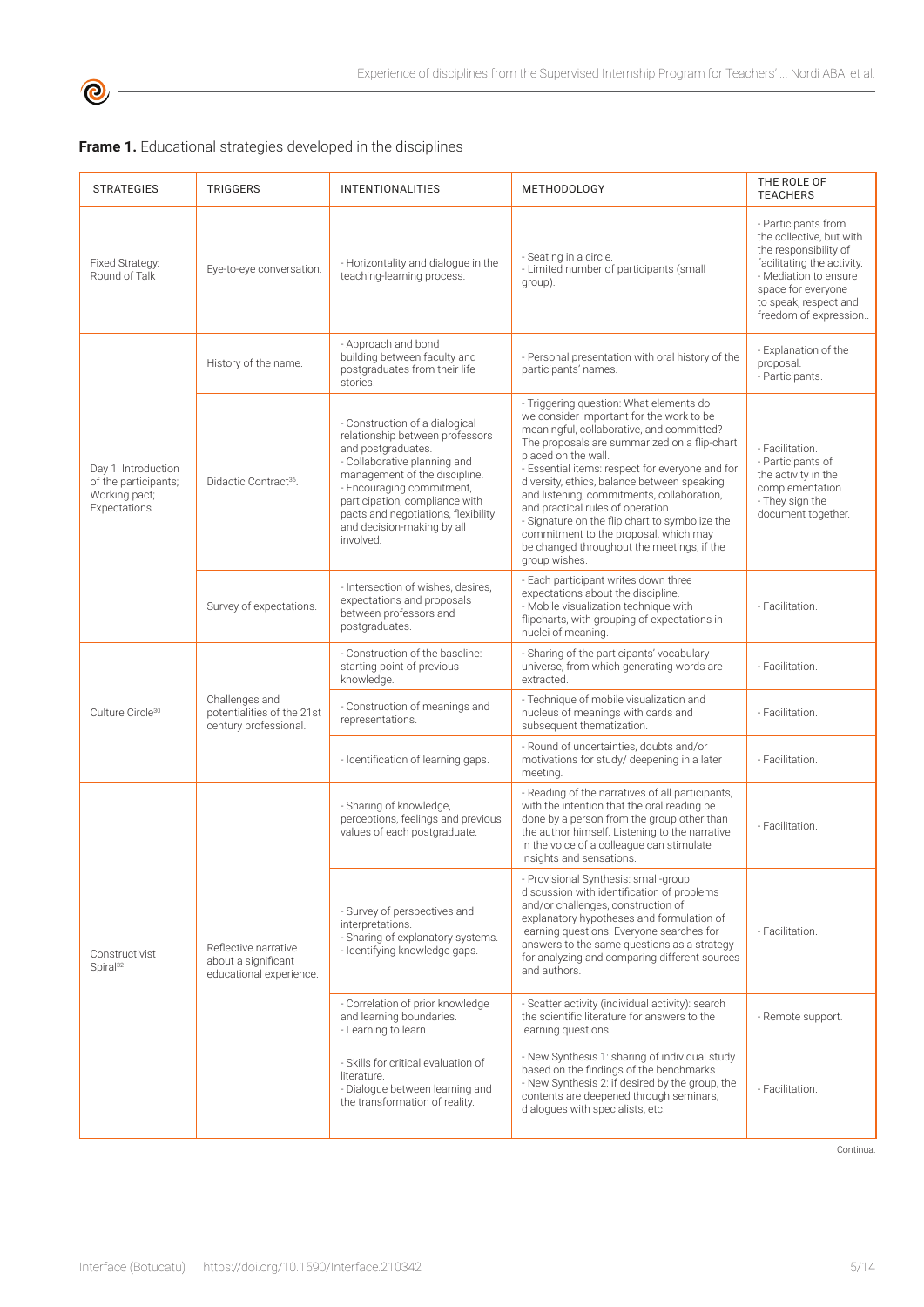| <b>STRATEGIESV</b>                                                                                | <b>TRIGGERS</b>                                                 | <b>INTENTIONALITIES</b>                                                                                                                                                                       | <b>METHODOLOGY</b>                                                                                                                                                                                                                                                                                          | THE ROLE OF<br><b>TEACHERS</b> |
|---------------------------------------------------------------------------------------------------|-----------------------------------------------------------------|-----------------------------------------------------------------------------------------------------------------------------------------------------------------------------------------------|-------------------------------------------------------------------------------------------------------------------------------------------------------------------------------------------------------------------------------------------------------------------------------------------------------------|--------------------------------|
| Educational Trip <sup>37</sup>                                                                    | Cine voyage                                                     | - Exchange of emotions and<br>feelings;<br>- Impact and interaction of<br>emotions in learning.<br>- Dialogue between emotion and<br>reason in learning.<br>- Construction of group identity. | - Choice and exposure of the film based on<br>the uniqueness of the group and observation<br>of body reactions (gestures and expressions).<br>- Individual register of the emotions promoted<br>by the film.<br>- Verbal sharing.<br>- Construction of a creative mural with the<br>individual productions. | - Facilitation.                |
| Reflection of<br>the practice/<br>problematizing <sup>30,38</sup>                                 | Teaching internships<br>conducted by post-<br>graduate students | - Analysis of teaching practice.<br>- Reflection about the role of the<br>educator.<br>- Creation of action from the<br>perspective of praxis.                                                | - Critical incident technique <sup>39</sup> . Important facts<br>(positive or negative) related to the experience<br>are shared through oral narratives.<br>- Problematization of incidents and analysis of<br>their nature.<br>- Exercise of thinking about solutions that help<br>transform the practice. | - Facilitation.                |
| Fixed Strategy:<br>Recursive<br>Feedback <sup>40</sup> /<br>Formative<br>Assessment <sup>41</sup> | Procedural assessment.                                          | - Perception and monitoring of<br>performances.<br>- Identification of learning needs<br>through multiple views.<br>- Error as a learning engine.<br>- Metacognition: awareness               | - Self-evaluation, peer evaluation, evaluation of<br>the facilitators, and evaluation of the activity.<br>- Verbal, at the end of each meeting. Everyone<br>is stimulated to go through all the elements<br>foreseen in the evaluation.                                                                     | - Participants.                |
| Feedback -<br>Pendleton<br>Technique <sup>42</sup>                                                | Internship Reports                                              | of performance and acquired<br>learning.<br>- Indication of weaknesses<br>and changes of routes for the<br>best professional and personal<br>development.                                     | Pendleton Rules:<br>1. What you think you did well<br>2. What you think was not adequate<br>3. What I think you did well<br>4. What I think you could have done better<br>5. Let's talk about how you could improve?                                                                                        | - Facilitation.                |

Source: Prepared by the authors, 2021.

## **The profile of 21st century students as seen by postgraduate students**

One of the central discussions brought up by the postgraduates is about teacher-student relationships. There are challenges in the generational conflict based on the reference of what it is to be an undergraduate student from the postgraduates' point of view - the 3D generation (dispersed, dis-focused and distracted) - as it was "nicknamed" by one of the classes directly related to the difficulties in dealing with technologies in the school environment and stimulating student proactivity.

The main explanatory hypotheses of the graduate students for these problems lie in the lack of knowledge about how technologies can support teaching; the discontinuity of educational policies and programs that hinder planning; the limited governability of the teacher to macro-political decisions; the fragmented curricular organization; the different expectations in the teacher-student relationship; and the lack of prior training for teaching.

The concerns of the graduate students also shed light on the difficulty in disentangling the role of the teacher in the centrality of the teaching-learning process, and that their performance is intuitive. The groups presented a low appropriation and application of educational concepts to their teaching practice. The reflections showed that most of the decisions were either authoritarian or contradictory.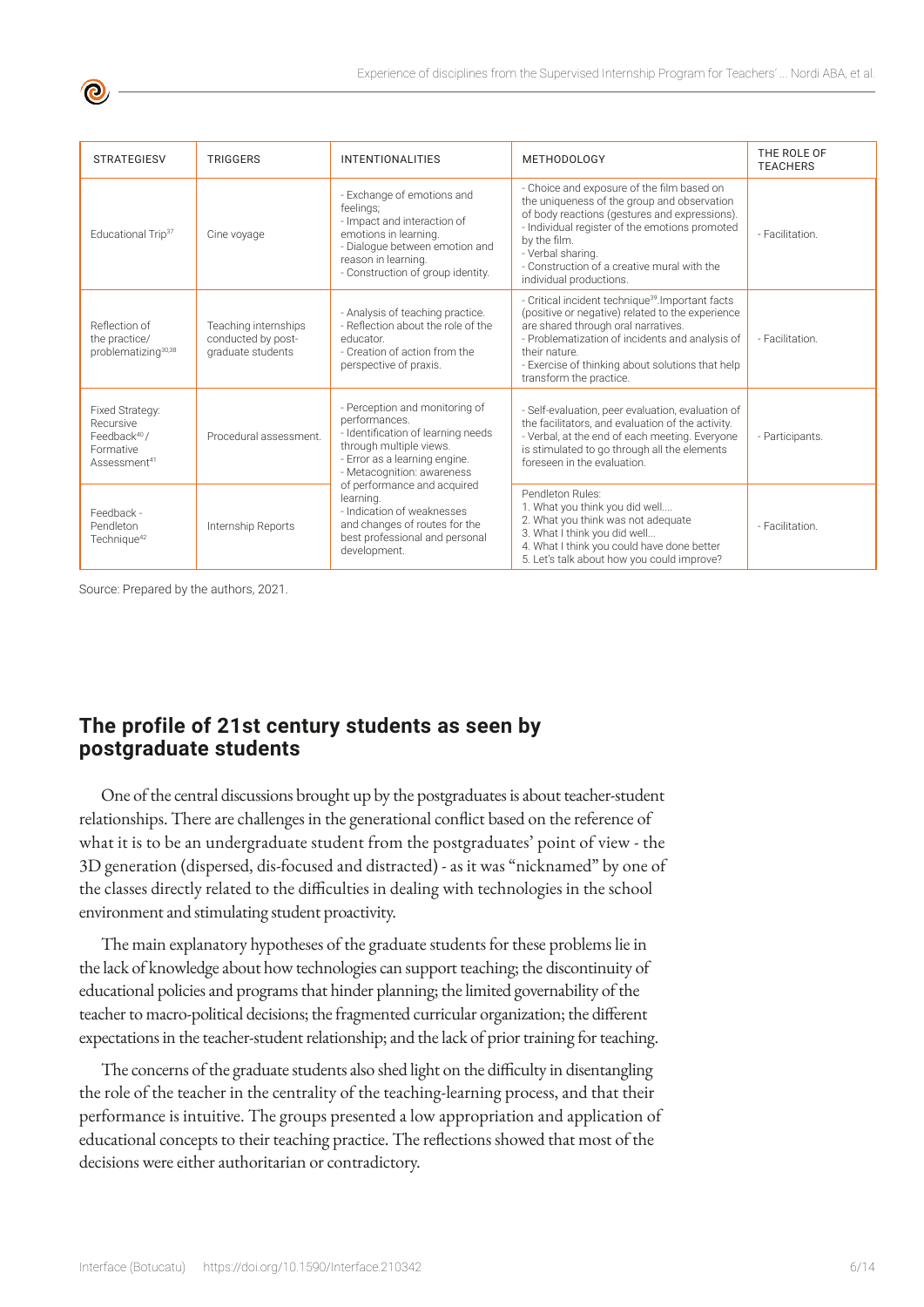A study<sup>43</sup> points out that educational programs are organized through contradictory structures, in which aspects such as methodology, theoretical conception, and bureaucratic issues merge with the teacher's other demands, bringing into play the existence of ethical dilemmas during interactions in the classroom environment.

 $\bullet$ 

Stimulating the breaking of paradigms is not a simple process to conduct in the role of facilitators: to mediate the discussion; to welcome the speeches; to bring in the emotions-affects-attitudes; to identify the nature of the problems; to enable meaningful learning; to include mistakes as the essence of learning. It is necessary to overcome the alienating and authoritarian relationship imposed through love, freedom, and dialogue, in a construction process that can make sense to both $30,44$ . The perspective is for postgraduates to be creative and critical producers of new knowledge<sup>45</sup>, from the recognition and a metalanguage exercise about emotions<sup>46</sup>.

## **Reflection of the teaching practice: pedagogical option on the path to praxis**

Reflection of the practice is a collective and protected space in which postgraduates bring and discuss elements of the practice of teaching in the internship with the undergraduate and put them under analysis, build new knowledge and seek actions and solutions to return to the same scenario. The reports are experiences from the perspective of the person who experienced them, and the group acts collaboratively. It is in the moment of reflection-on-action that can be gained awareness of the process, identifying beliefs and developing self thinking, establishing the link between theory and practice<sup>39</sup>

It is important to note that we distinguish between reflection in practice and reflection of the practice. They are differentiated by the moment in which they happen: reflection in practice occurs during the action, while reflection of the practice occurs after the event. We understand that reflection of the practice is more powerful because it presupposes a distance from those who have lived a certain situation, allowing for distinct associations, cognitive and emotional processes. Besides this, the problematizing support of the facilitators and the contribution of other colleagues in the group can add other worldviews and stimulate new connections.

As a trigger we used the technique of the critical incident, which is:

[…] an event delimited in time and space that, by crossing a certain emotional limit of the teacher, puts in crisis or destabilizes his conventional way of acting<sup>39</sup>. (p. 60)

We use the path described by Domingos<sup>39</sup> in three steps: 1) the postgraduate places the critical incident in the context, defining its meaning and other elements he/she deems important for understanding; 2) the group analyzes the development of the critical incident, by means of the destabilizing motives, the behaviors, the decisions taken and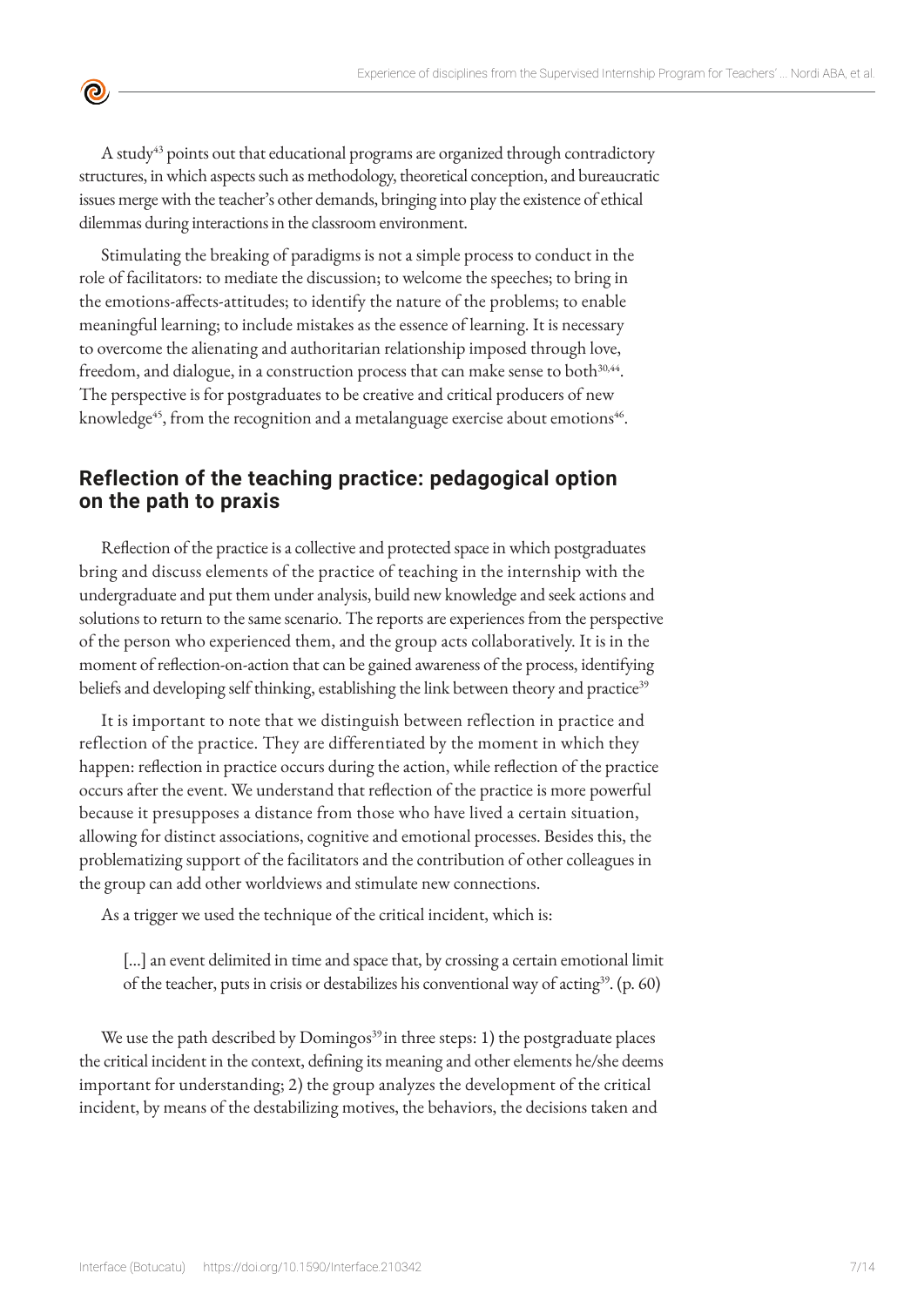

 $\bullet$ 

The post-graduate students revealed that the role of the teacher, the teaching and evaluation methodologies were little or not discussed during the internship with their supervisor. In general, the experiences took place with the supervisor accompanying and/or replacing him in the activities with the undergraduate students. The main and most recurrent teaching strategy used was the lecture classes, with an opportunity to ask questions at the end. Some postgraduates had the experience of taking over the class without prior contact with the class.

The discomfort and conflicts were part of both the individual perspective, of the small group, and the institutional perspective, since the evaluative culture and self-evaluation were not quite present in the experience of the post-graduates and their supervisors. Different situations were raised: conflicts with the supervisor when questioned about his practice; some post-graduates risked changing the previous planning of the class by offering other teaching-learning strategies; others reported they could not because the study of the content to be taught took up all the planning time; others thought about changing, but could not because the nature of the content was too operational. These elements appear in line with the literature, from the perspective that only the mastery of specific knowledge is not enough for future teachers to deal with the uncertainties of their actions in work situations and that the traditional model of teaching through the transmission of knowledge is still used by many university professors<sup>1,12,16,47</sup>.

In the field diary analysis, we verified that the post-graduates' reflections started at a more superficial level translated into aspects of the event itself, increasing in depth proportionally to the number of meetings bringing reflective elements such as the competencies and the professional identity of the teacher.

## **The role of teachers in transforming reality: a path to follow**

From the viewpoint of exercise as a social practice, the professionalization of the university teacher was evaluated by the post-graduate students as one of the strategies for rethinking the daily routine of doing and their role in society.

It is common in the first meetings to hear from post-graduate students about their tiredness and frustration, even though they are beginners in the academic career. One of the first factors they present is the lonely work of the teacher. They do not find room for exchange and sharing of ideas, teaching methodologies, and decision making with their colleagues. In addition, they have a relative hopelessness in teaching due to the precariousness and low valuation of education in the country.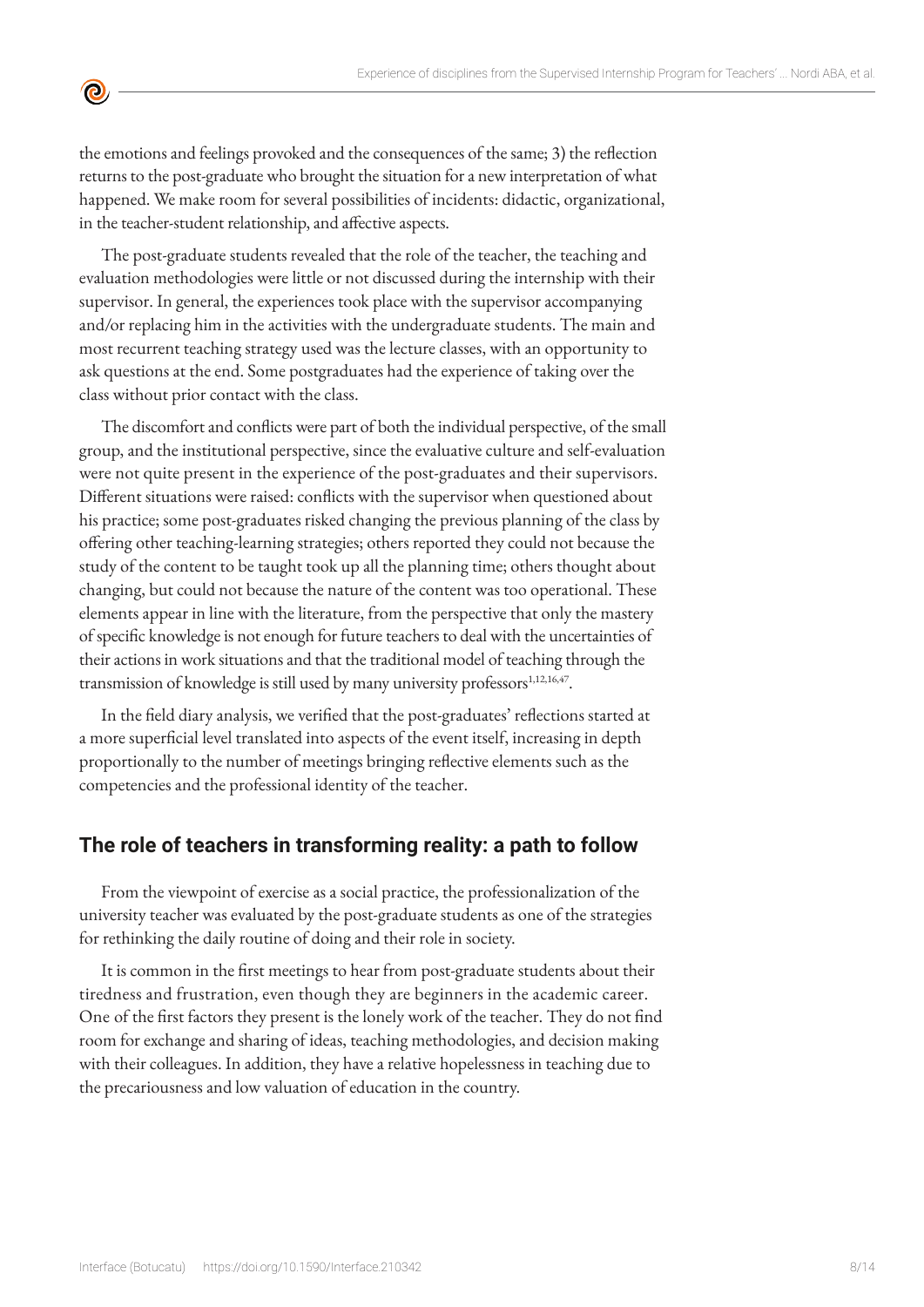Thinking about change from traditional education to a progressive perspective demands interaction among teachers<sup>14</sup>, since the material and formative structures have not always kept up with the contemporary demands of teaching<sup>43</sup>.

 $\bullet$ 

The problematization that we brought from the postgraduates' reports about the teaching model they adopted was recurrent and its understanding was being sedimented through the perspective of spiral learning<sup>35</sup>, accessing different layers of knowledge and deepening them with each retake.

These successive approaches allowed us to go beyond the discourse of reduced teaching practice linked to the model of their masters, the low transposition of the content passed on, the lack of meaning, and the dissociation between theory and practice, providing us with understandings that: a) the teacher-student relationship should be dialogical; b) the teacher also learns; c) it is important to pay attention to singularities for learning; d) student permanence is relevant, considering social exclusions and diversities; e) the intersection of emotions and rationalities is relevant.

## **Our self-evaluation: limits and possibilities of the proposal**

The proposal presented was conceived based on the analysis that the qualification for teaching in the post-graduation courses in Brazil has remained in the background, with the PESCD being one of the few offerings.

We evaluated that PESCD 1 works as a trigger for a first approach to the themes, presenting limitations as to the depth of the nature of the change in the teaching role when the postgraduate enrolls only in PESCD 1. Most students decide to continue their studies in PESCD 2. Although it is mandatory for PhD scholarship students to take the course, the other students in the program are interested and take it as an elective. We evaluate that in PESCD 2, the postgraduate students advance in gaining awareness and temporal permanence of the change in practices. Although we are teachers from the health area, and sometimes do not know the technical specificities of other areas, we believe that this did not interfere much since our role is to facilitate the teaching-learning process. To assume and develop this role is not simple because it requires continuous planning, flexibility, and mediation of the post-graduate students' initial strangeness with the methodology. Moreover, there is a need for ongoing faculty training and development to play the role of facilitator of student learning-centered processes.

We have made many criticisms of the fad of active methodologies in the form of application of more dynamic techniques and methods, but translated into practices that are still reproductive of teacher sovereignty and/or instrumental application of the content presented. We understand that the application of active methodologies without the proper theoretical and methodological understanding that subsidize them can generate the overlapping of fragmented strategies that do not seek dialogical educational processes, which empower and transform reality.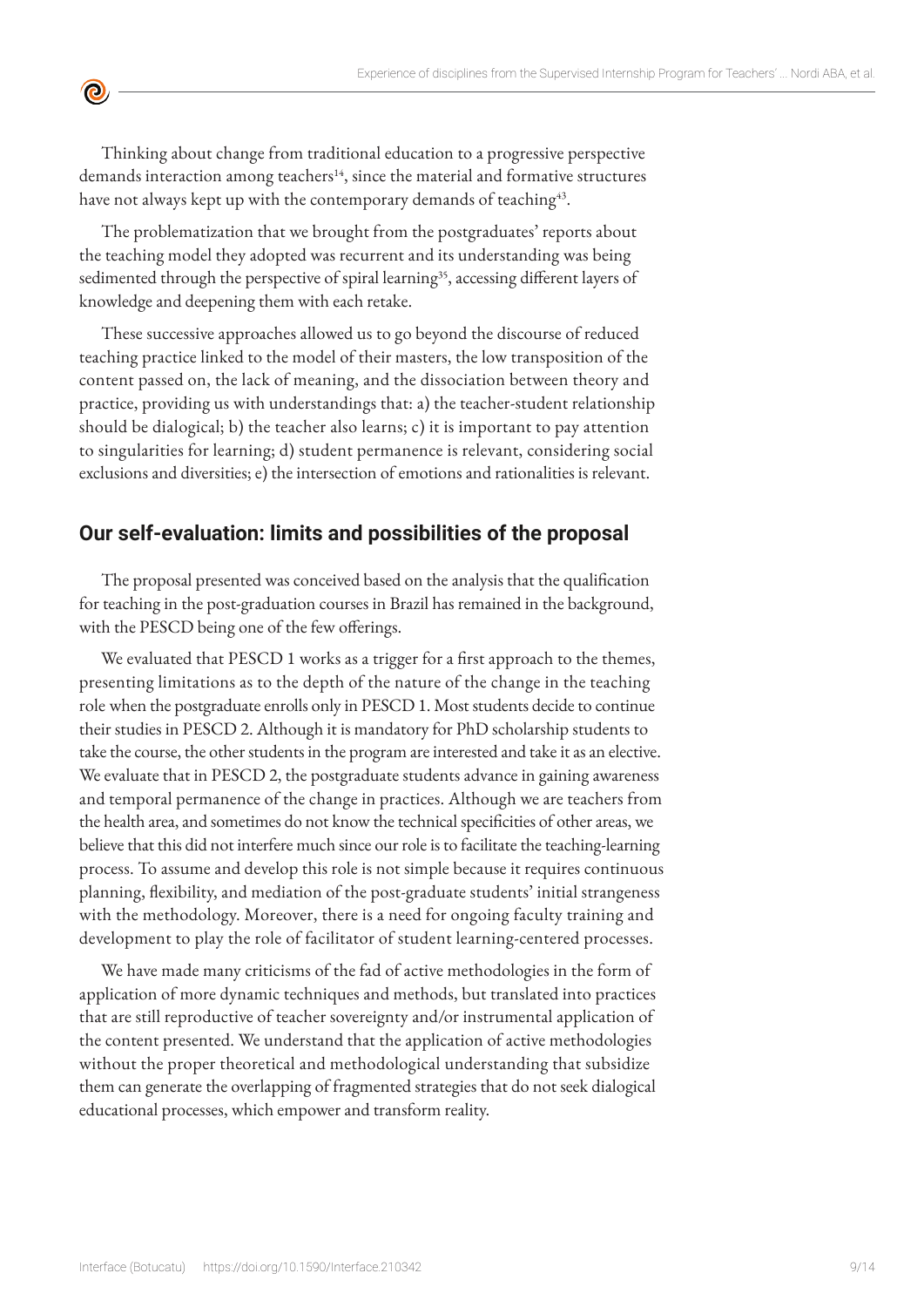

It is our consensus that knowledge is a process built over time, with lived experiences and critical reflection of oneself and one's surroundings. For this reason, the disciplines have limitations and this isolated initiative does not guarantee changes in the practices of future teachers.

Another weakness we recognize is the fact that there is still no direct dialogue with the supervising teachers of the PESCD. The fact that they come from different fields of knowledge and are allocated in different centers of the university can be an explanatory hypothesis, but the most likely is that in this historically complex process, the time for a closer relationship has not yet come.

However, the challenges faced with this proposal are grounded in our commitment and the ethical imperative to contribute to the country's education. We need to resist and be creative, even in difficult contexts. Paraphrasing one of our experiences with a group of trainers in educational processes in health, we need gas in resistance! We hope that this work can inspire other Programs and support new initiatives that consider reviewing the role of graduate studies in training for teaching.

#### Authors' contribution

All authors actively participated in all stages of preparing the manuscript.

#### Funding

The first author was a Capes (Coordination for the Improvement of Higher Education Personnel) National Post-Doctorate Program grantee.

#### Acknowledgments

We thank the Graduate Program in Science, Technology and Society at the Federal University of São Carlos and Prof. Dr. Wilson José Alves Pedro for the support during the post-doctoral internship and for the completion of this manuscript.

#### Conflict of interest

The authors have no conflict of interest to declare.

#### Copyright

This article is distributed under the terms of the Creative Commons Attribution 4.0 International License, BY type (https://creativecommons.org/licenses/by/4.0/deed.en).

#### $\left( \text{ce} \right)$  BY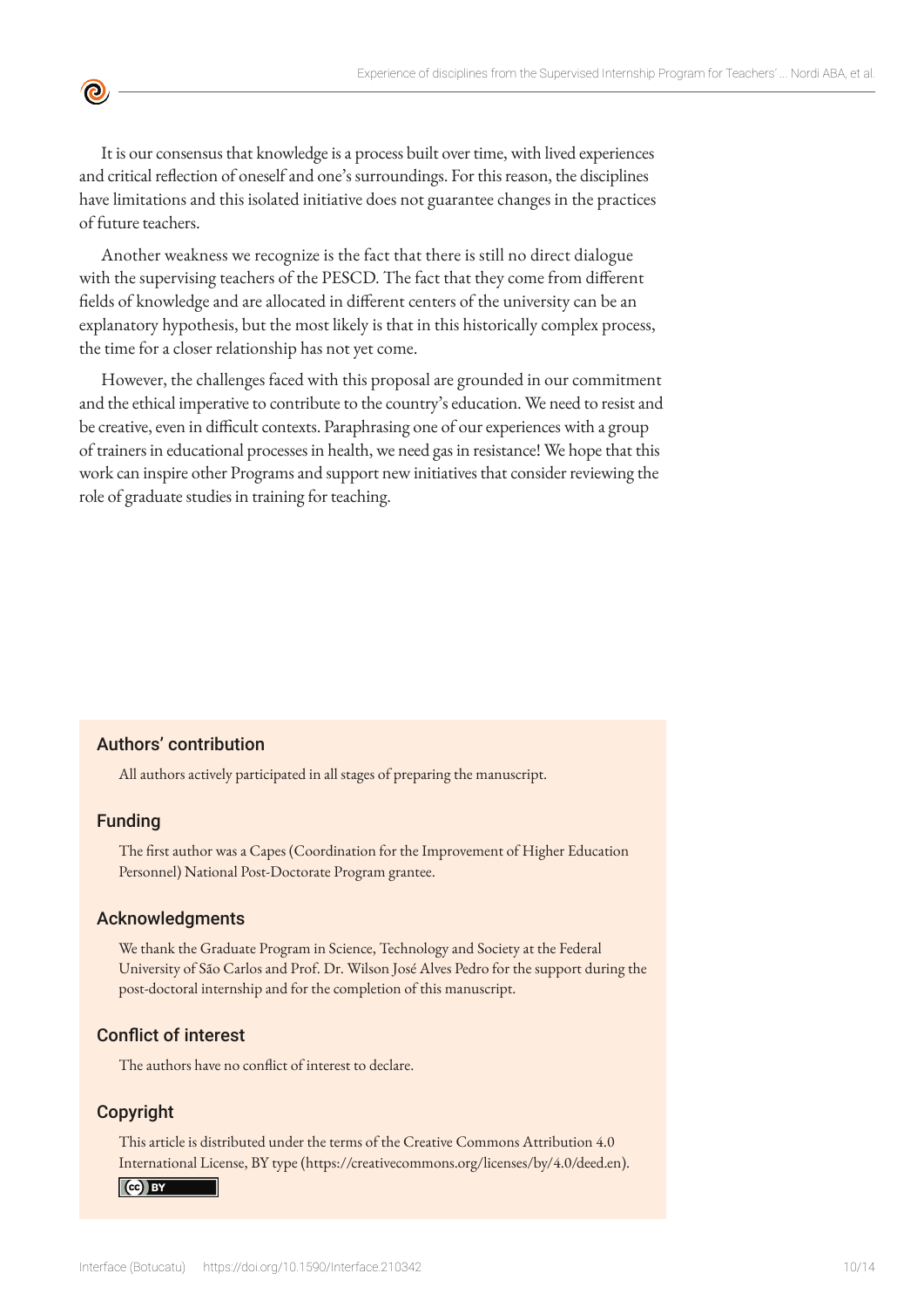**Editor** Vera Lúcia Garcia **Associated editor** Flavio Adriano Borges

**Translator** Félix Héctor Rigoli

**Submitted on** 05/19/21 **Approved on** 12/09/21

### **References**

- 1. Gil AC. Didática do ensino superior. São Paulo: Atlas; 2010.
- 2. Bazzo VL. Constituição da profissionalidade docente na educação superior: apontamentos para uma política nacional de formação [Internet]. In: 31a Reunião Anual da ANPED; 2008; Caxambu. Caxambu: ANPED; 2008 [citado 25 Abr 2021]. Disponível em: http://31reuniao.anped.org.br/1trabalho/GT11-4842--Int.pdf
- 3. Carabetta Júnior V, Cury MCFS. A Contribuição da Coordenação Pedagógica na Escola de Medicina. Rev Bras Educ Med. 2007; 31(1):44-51. Doi: 10.1590/S0100- 55022007000100007.
- 4. Paiva GS. Recortes da formação docente da educação superior brasileira: aspectos pedagógicos, econômicos e cumprimento de requisitos legais. Ensaio Aval Polit Publica Educ. 2010; 18(66):157-74. Doi: 10.1590/S0104-40362010000100009.
- 5. Paiva CMF. A identidade docente na educação profissional: como se forma o professor [Internet]. In: Anais do 16o Encontro Nacional de Didática e Práticas de Ensino (ENDIPE); 2012; Campinas. Campinas: ENDIPE; 2012 [citado 28 Mar 2018]. Disponível em: http://endipe.pro.br/ebooks-2012/2752c.pdf
- 6. Lopes ES, Cordeiro TL, Santos EG, Bervian PV. A construção da identidade profissional docente: alicerçada em experiências no contexto escolar. Rev Eletronica Educ. 2021; 15:1- 14. Doi: 10.14244/198271994150.
- 7. Canan SR. PIBID: promoção e valorização da formação docente no âmbito da Política Nacional de Formação de Professores. Form Docente. 2012; 4(6):24-43.
- 8. Alves LR, Giacomini MA, Teixeira VM, Henriques SH, Chaves LDP. Reflexões sobre a formação docente na pós-graduação. Esc Anna Nery Enferm. 2019; 23(3):1-7. Doi: 10.1590/2177-9465-EAN-2018-0366.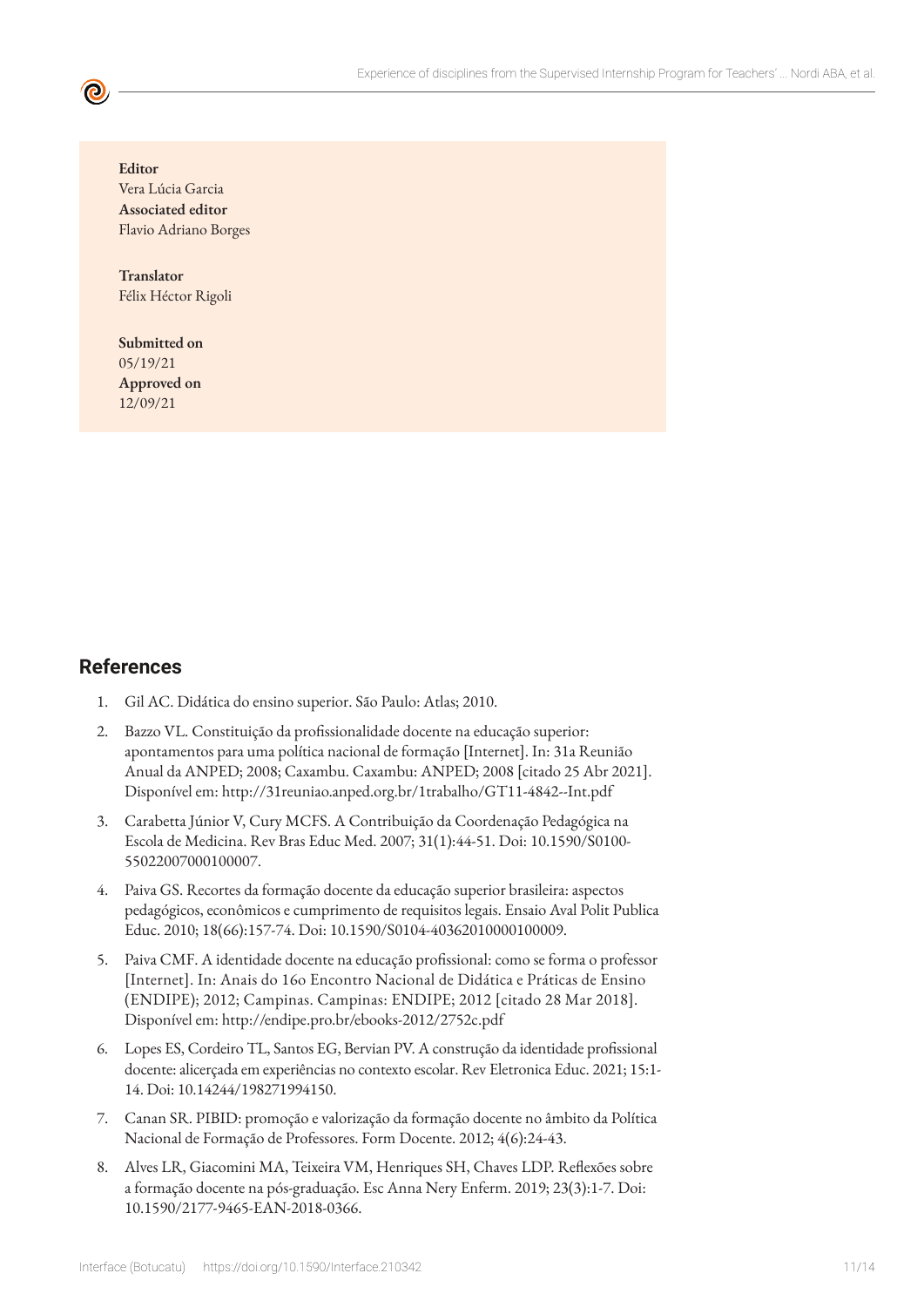

- 9. Lampert JB, Perim GL, Aguilar-da-Silva RH, Stella RCR, Abdala IG, Costa NMSC. Mundo do trabalho no contexto da formação médica. Rev Bras Educ Med. 2009; 33 Suppl. 1:35-43. Doi: 10.1590/S0100-55022009000500004.
- 10. Coelho I, Padilha R, Ribeiro E. Desafios na educação de profissionais de saúde no século XXI. In: Lima V, Padilha R, organizadores. Reflexões e inovações na educação de profissionais de saúde. Rio de Janeiro: Atheneu; 2018. p. 25-36.
- 11. Cintra PR. A produção científica sobre docência no ensino superior: uma análise bibliométrica da SciELO Brasil. Avaliação (Campinas). 2018; 23(2):567-85. Doi: 10.1590/S1414-40772018000200016.
- 12. Santos FKS. Limites e possibilidades da racionalidade pedagógica no ensino superior. Educ Real. 2013; 38(3):915-29.
- 13. Corrêa GT, Ribeiro VMB. A formação pedagógica no ensino superior e o papel da pós-graduação stricto sensu. Educ Pesqui. 2013; 39(2):319-34. Doi: 10.1590/S1517- 97022013000200003.
- 14. Nóvoa A. Firmar a posição como professor, afirmar a profissão docente. Cad Pesqui. 2017; 47(166):1106-33. Doi: 10.1590/198053144843.
- 15. Barbosa MAC, Paiva KCM, Mendonça JRC. Papel social e competências gerenciais do professor do ensino superior: aproximações entre os construtos e perspectivas de pesquisa. Organ Soc. 2018; 25(84):100-21. Doi: 10.1590/1984-9240846.
- 16. Rodrigues RS, Jerônimo GH, Almeida PD, Motato-Vasquez V, Cerati TM. O estágio de docência na formação dos pós-graduandos do Instituto de Botânica. Hoehnea. 2018; 45(4):591-601. Doi: 10.1590/2236-8906-76/2017.
- 17. Ribeiro GM, Zanchet BMBA. Estágio de docência: possibilidades e limites na formação de professores universitários. Curriculo Front. 2015; 15(2):508-26.
- 18. Vieira RA. Formação pós-graduada e docência no ensino superior: mapeamento das discussões sobre o estágio de docência na RBPG/CAPES. Rev Contraponto. 2013; 13(2):94-101. Doi: 10.14210/contrapontos.v13n2.p94-101.
- 19. Troncon LEA, Pazin-Filho A, Bollela VR, Borges MC, Panúncio-Pinto MP. Experiência de formação docente na pós-graduação e pesquisa em educação: projeto Capes Pró-Ensino na Saúde da Faculdade de Medicina de Ribeirão Preto, Universidade de São Paulo, Brasil. Interface (Botucatu). 2018; 22 Suppl 1:1493-504. Doi: 10.1590/1807-57622017.0025.
- 20. Freitas MAO, Demarchi GSS, Rossit RAS. Educação Interprofissional na pósgraduação stricto sensu: o olhar dos egressos. Interface (Botucatu). 2018; 22 Suppl 2:1647-59. Doi: 10.1590/1807-57622017.0644.
- 21. Silva HI, Gaspar M. Estágio supervisionado: a relação teoria e prática reflexiva na formação de professores do curso de Licenciatura em Pedagogia. Rev Bras Estud Pedagog. 2018; 99(251):205-21. Doi: 10.24109/2176-6681.rbep.99i251.3093.
- 22. Batista NA. Desenvolvimento docente na área da saúde: uma análise. Trab Educ Saude. 2005; 3(2):283-94. Doi: https://doi.org/10.1590/S1981-77462005000200003.
- 23. Alvarado-Herrera SS, Gonzalez-Sandoval GE, Paniagua-Cortes Y. Curricular and pedagogical aspects to be taken into account for curriculum redesign and development in a master's program in higher education. Educare. 2018; 22(2):141-59. Doi: http:// dx.doi.org/10.15359/ree.22-2.9.
- 24. Oliveira WA, Silva JL, Scarpini NAM, Munõz SS, Silva MAI, Gonçalves MFC. Professor training in health postgraduate studies: analysis of an experience. Rev Bras Enferm. 2018; 71(6):3115-20. D[oi: 10.1590/0034-7167-2017-0319](http://dx.doi.org/10.1590/0034-7167-2017-0319).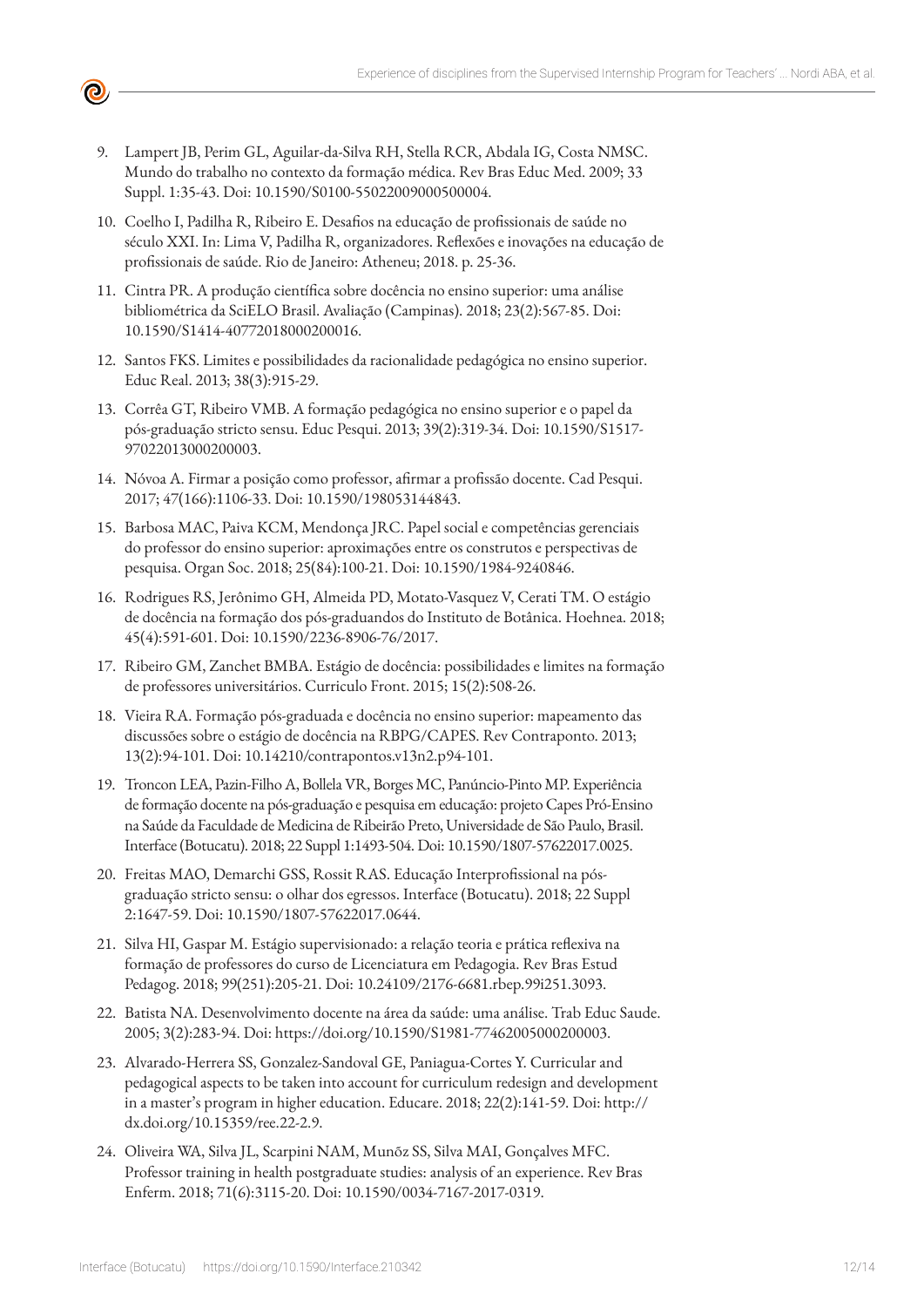

- 25. Pedro WJA, Souza C, Ogata MN. Ciência, tecnologia e sociedade. In: Mill D. Dicionário crítico de educação e tecnologias e de educação à distância. Campinas: Papirus; 2018. p. 98-101.
- 26. Universidade Federal de São Carlos. Resolução nº 315-CEPE, de 3 de Outubro de 1997. Dispõe sobre a instituição do Programa de Estágio Supervisionado de Capacitação Docente - PESCD. São Carlos: Universidade Federal de São Carlos; 1997.
- 27. Brasil. Ministério da Educação. Portaria nº 76, de 14 de Abril de 2010. Regulamento do programa de demanda social. Brasília: Coordenação de Aperfeiçoamento de Pessoal de Nível Superior – CAPES; 2010.
- 28. Mattos MP, Gomes DR, Trindade SNC, Silva MM, Carvalho RB, Oliveira ERA. Ver, rever e transver: iluminando a formação interdisciplinar com educadores da Saúde Coletiva. Interface (Botucatu). 2020; 24:e190566. Doi: 10.1590/Interface.190566.
- 29. Ribeiro E, Lima V, Padilha R. Formação orientada por competência. In: Lima V, Padilha R, organizadores. Reflexões e inovações na educação de profissionais de saúde. Rio de Janeiro: Atheneu; 2018. p. 25-36.
- 30. Freire P. Pedagogia do oprimido. 50a ed. Rio de Janeiro: Paz e Terra; 2011
- 31. Minayo MCS. Pesquisa social Teoria método e criatividade. 28a ed. Petrópolis: Vozes; 2006.
- 32. Bondía JL. Notas sobre a experiência e o saber de experiência. Rev Bras Educ. 2002; 1(19):20-9. Doi: 10.1590/S1413-24782002000100003.
- 33. Lima VV. Espiral construtivista: uma metodologia ativa de ensino aprendizagem. Interface (Botucatu). 2017; 21(61):421-34. Doi: 10.1590/1807-57622016.0316.
- 34. Berbel NAN. As metodologias ativas e a promoção da autonomia dos estudantes. Semin Cienc Soc Hum. 2011; 32(1):25-40.
- 35. Maiadanic ANC, Nordi ABA. Mi viaje por el Curso de Especialización en Gestión de Políticas de Salud Informadas por Evidencias (ESPIE): como las metodologías activas añadiran para una aprendizaje significativa en la gestión de políticas de salud. Interface (Botucatu). 2018; 22(66):951-60. Doi: 10.1590/1807-57622017.0259.
- 36. Moreira M. Teorias de aprendizagem. 2a ed. São Paulo: EPU; 2011.
- 37. Althaus MTM, Bagio VA, Zanon DP. O contrato didático na aula universitária. Rev Docencia Ensino Superior [Internet]. 2020 [citado 14 Maio 2021];10:1-13. Disponível em: https://periodicos.ufmg.br/index.php/rdes/article/view/16209
- 38. Mourthé Júnior CA, Lima VV, Padilha RQ. Integrando emoções e racionalidades para o desenvolvimento de competência nas metodologias ativas de aprendizagem. Interface (Botucatu). 2018; 22(65):577-88. Doi: 10.1590/1807-57622016.0846.
- 39. Steinert Y. Faculty development: from workshops to communities of practice. Med Teach. 2010; 32(5):425-8. Doi: 10.3109/01421591003677897.
- 40. Domingos S. Análise de incidentes críticos no ensino superior: (re)construção da identidade profissional do docente [tese]. Lisboa: Universidade de Lisboa; 2015.
- 41. Cope B, Kalantzis M. E-learning ecologies. Nova Iorque: Routledge; 2016.
- 42. Van der Vleuten CPM, Schuwirth LWT, Driessen EW, Govaerts MJB, Heeneman S. Twelve tips for programmatic assessment. Med Teach. 2015; 37(7):641-6. Doi: 10.3109/0142159X.2014.973388.
- 43. Burgess A, Van Diggele C, Roberts C, Mellis C. Feedback in the clinical setting. BMC Med Educ. 2020; 20 Suppl 2:460. Doi: 10.1186/s12909-020-02280-5.